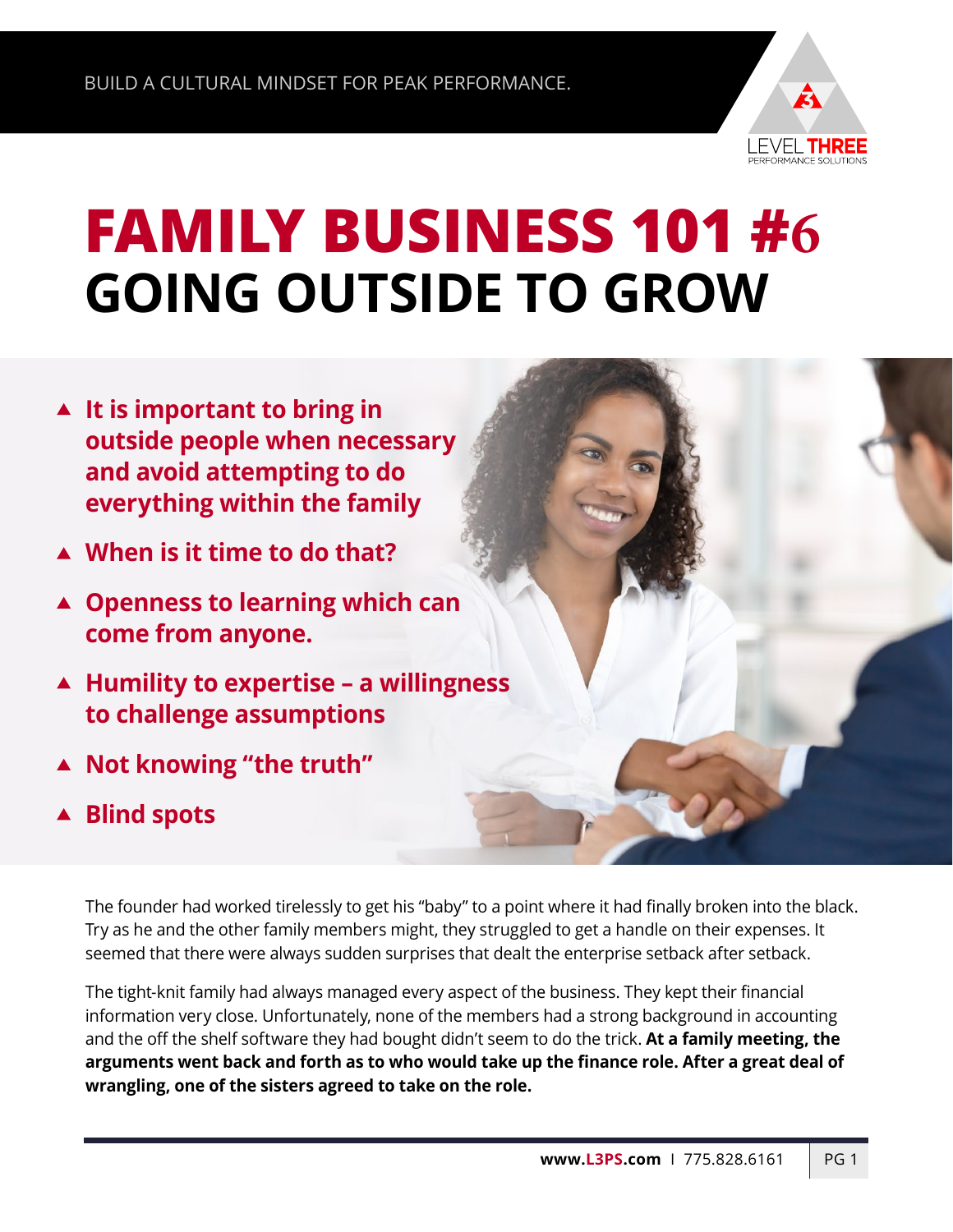

The member, who was reluctantly willing, spent the weekend thinking it over and researching the situation. At the next meeting she brought up the issue of finance again. She finished her regular presentation on the week's performance with a suggestion: **What if we went outside the family to find someone who really had the chops to help straighten out the books?** She followed up with the resumés of three potential candidates that she believed would be able to add value to the business.

The addition of a seasoned CFO enabled the enterprise to understand where they were struggling to tie down costs and plan for the seasonal swings that affected the business. Consequently, the management team was able to concentrate on what they did best. With the finances stabilized, it was easier to focus on the future. **The company thrived.**



Family businesses have the same challenges that other businesses do. **As author Jim Collins described it, businesses need to put the "right people in the right seats on the bus."** Any business needs to find the right combination of team and talent to help the enterprise to thrive. Family businesses, especially those that have relied primarily on family members for most leadership and management contributions, may have difficulty bringing in outsiders.

**One of the five key factors in any healthy organizational culture is Altruism.** Contained within that factor are the behaviors of humility, gratefulness, and connecting to purpose. A key component of humility is being willing to recognize that knowledge and contributions to value can come from anywhere within the enterprise. If an organization lacks the necessary tools or people to perform a particular function, having the humility to seek it out beyond customary resources is important for management to embrace. In the case of a family business, this may include going "outside the family" for certain kinds of talent that isn't available within.

Any management team can suffer from "blind spots." The challenge may be to accept that they have those areas where they are lacking talent and that expertise can come from a non-family member and can be relied upon to contribute.